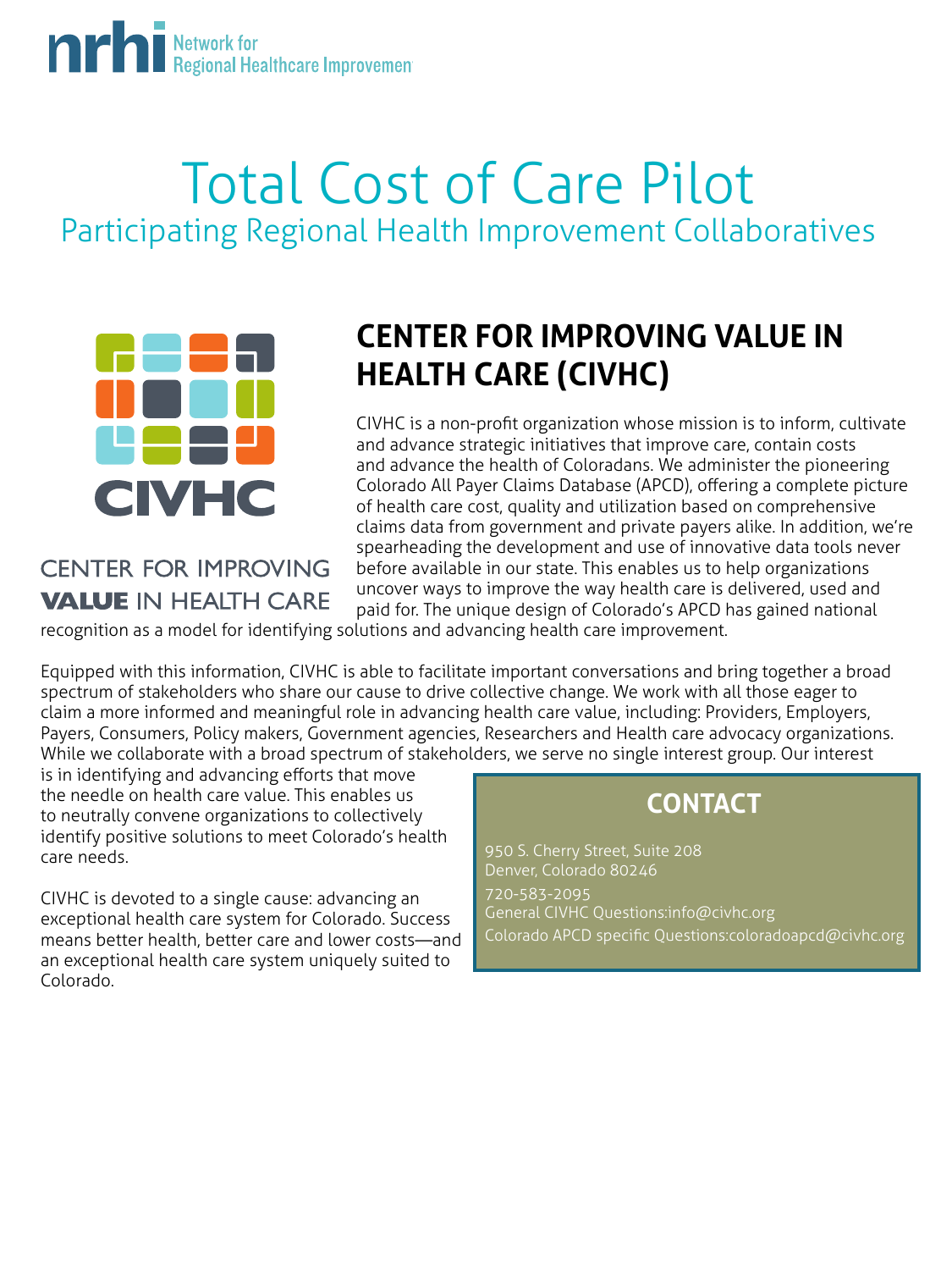

## Total Cost of Care Pilot Participating Regional Health Improvement Collaboratives



### **MAINE HEALTH MANAGEMENT COALITION**

The Maine Health Management Coalition (MHMC) is a non-profit

organization whose over 60 members include public and private purchasers, hospitals, health plans, and doctors working together to measure and report health care value. MHMC helps employers and their employees use this information to make informed decisions.

Since 1993, the MHMC has played a leading role in healthcare quality measurement and public reporting – both in Maine and nationally. Initially, the organization took the initiative to disseminate best practices for common conditions like asthma, diabetes and depression, but as public reporting began to gain traction in the early 2000's the MHMC began to report best doctor lists on their website, www.mhmc.info. Beginning in 2006 the MHMC sought to accelerate the pace of quality improvement and began to develop its own quality metrics for Maine hospitals. Early hospital measures included heart attack performance, congestive heart failure

performance, and pneumonia performance. Shortly after, the MHMC began to publicly report on primary care providers, and they continued to expand their hospital reporting using homegrown metrics like their medication safety survey.

Today the MHMC is widely recognized as a pioneer in the realm of public reporting, and the organization publishes a number of metrics for hospitals, health systems, primary care, pediatrics and specialists



11 Bowdoin Mill Island, Suite 260 Topsham, ME 04086 207-844-8106 http://www.mehmc.org/

on its public website, www.getbettermaine.org. It continues to seek new opportunities to foster transparency in Maine and utilizes a number of data sources to deliver quality, patient experience and cost information to healthcare consumers.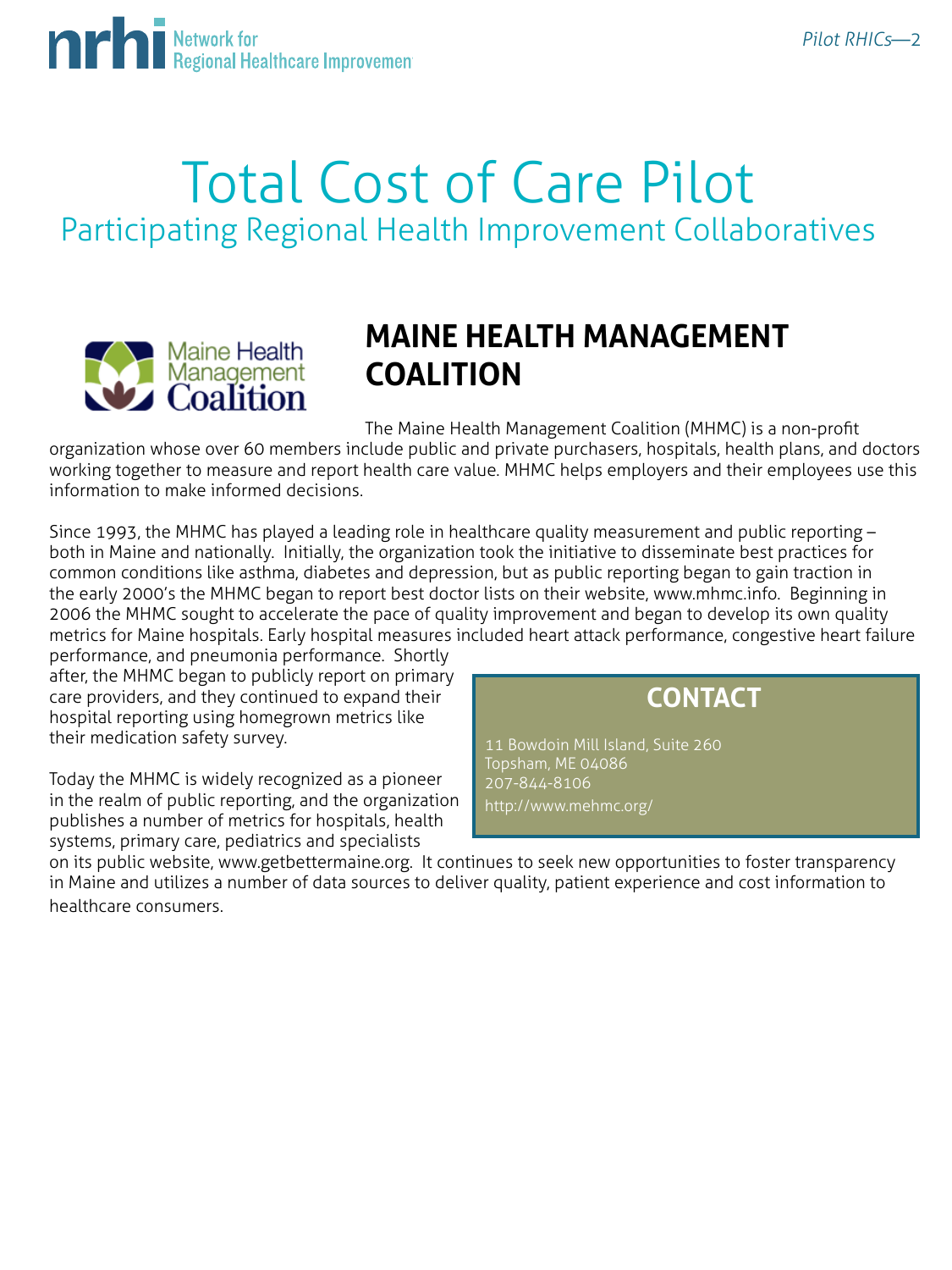

## Total Cost of Care Pilot Participating Regional Health Improvement Collaboratives



### **MIDWEST HEALTH INITIATIVE**

## **MIDWEST HEALTH INITIATIVE**

The Midwest Health Initiative, St. Louis' regional health improvement collaborative, supports physicians, employers, hospitals, health plans and consumers in improving the health and the quality and affordability of health care in its region. MHI stewards a large

commercial data asset and serves as a neutral, trusted forum for diverse health care stakeholders to determine shared priorities for action and work collaboratively to achieve their goals. Founded by employers and health plans in 2010, MHI is governed by a multi-stakeholder board. A robust committee structure ensures strong participation from all perspectives.

The MHI data asset includes eligibility, medical and pharmacy claims information on 1.2 million lives from the region's largest health plans and leading self-insured employers and unions. While the MHI dataset is currently focused in the St. Louis region, a statewide expansion is underway and it has begun collecting data for the state of Missouri and adjacent metropolitan areas. MHI is a CMS Qualified Entity. It is a member of the Network for Regional Health Improvement and the National Association of Health Data Organizations.

MHI's current work is focused on providing our community a better understanding of its quality, cost and utilization trends and improving the appropriate use of the emergency department. It also operates LIveWellSTL.

org, an interactive website that connects St. Louisians to more than 2,500 activities and events to help them move more, eat better, lose weight and feel well.

In 2013, MHI completed a successful project to lower rates of early elective deliveries in its region. Data shows moms and babies continue to benefit from this project with local hospitals still reporting lower rates of early elective deliveries than state and national averages.

#### **CONTACT**

 8888 Ladue Road, Suite 250 St. Louis, MO 63124 314-721-8715 http://midwesthealthinitiative.com/index.php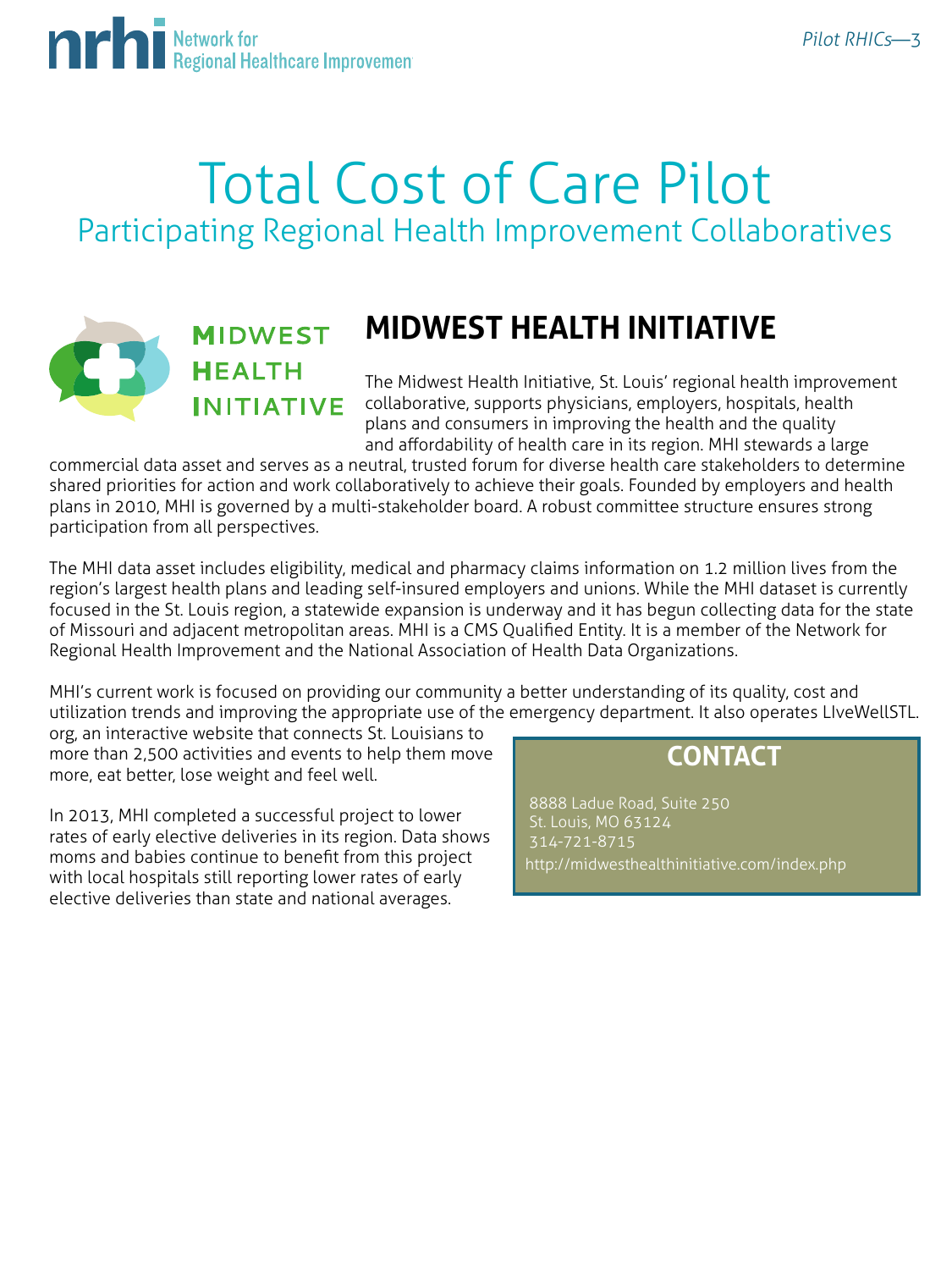

## Total Cost of Care Pilot Participating Regional Health Improvement Collaboratives



### **MINNESOTA COMMUNITY MEASUREMENT**

MN Community Measurement is an independent, non-profit organization dedicated to accelerating the improvement of health by publicly reporting health care information. As the primary trusted source of health care measurement, data sharing and public reporting

for more than a decade, MNCM works with health plans, providers, employers, consumers and state agencies to spur quality improvement, reduce health care costs and maximize value.

MNCM collects and reports more than 70 quality, cost and patient experience measures for clinics, medical groups and hospitals, available at MNHealthscores.org. In addition, MNCM publishes the yearly Health Care Quality Report, Health Care Disparities report and, new

in 2015, the Health Equity of Care report. All reports are available at MNCM.org. In addition, MNCM works with clients in Minnesota and nationally for Measure Development, Measure Testing, Data Collection, Data Validation, Analytics and Health Care Reporting. MNCM reports on PQRS on behalf of Clinics.

Data sources used for measurement vary for each measure. Quality measures are obtained from direct feeds from clinics and medical groups and from health plans. Patient Experience data is coordinated with MNCM and the medical clinics. MNCM is also a CMS Qualified Entity.

### **CONTACT**

Broadway Place East #455 3433 Broadway Street NE, Minneapolis MN 55413 info@mncm.org 612-455-2911 MNCM.org MNHealthScores.org

MNCM does not use a central All Payer Claims Database for cost or HEDIS quality measures, instead works directly with health plans to coordinate a distributed model with standard processing and file delivery, allowing MNCM to merge, validate, analyze and publish the measures.

The Total Cost of Care report, published in 2014, was created through a community effort and cooperation from four health plans: Blue Cross Blue Shield of MN, HealthPartners, Medica Health Plans and PreferredOne.